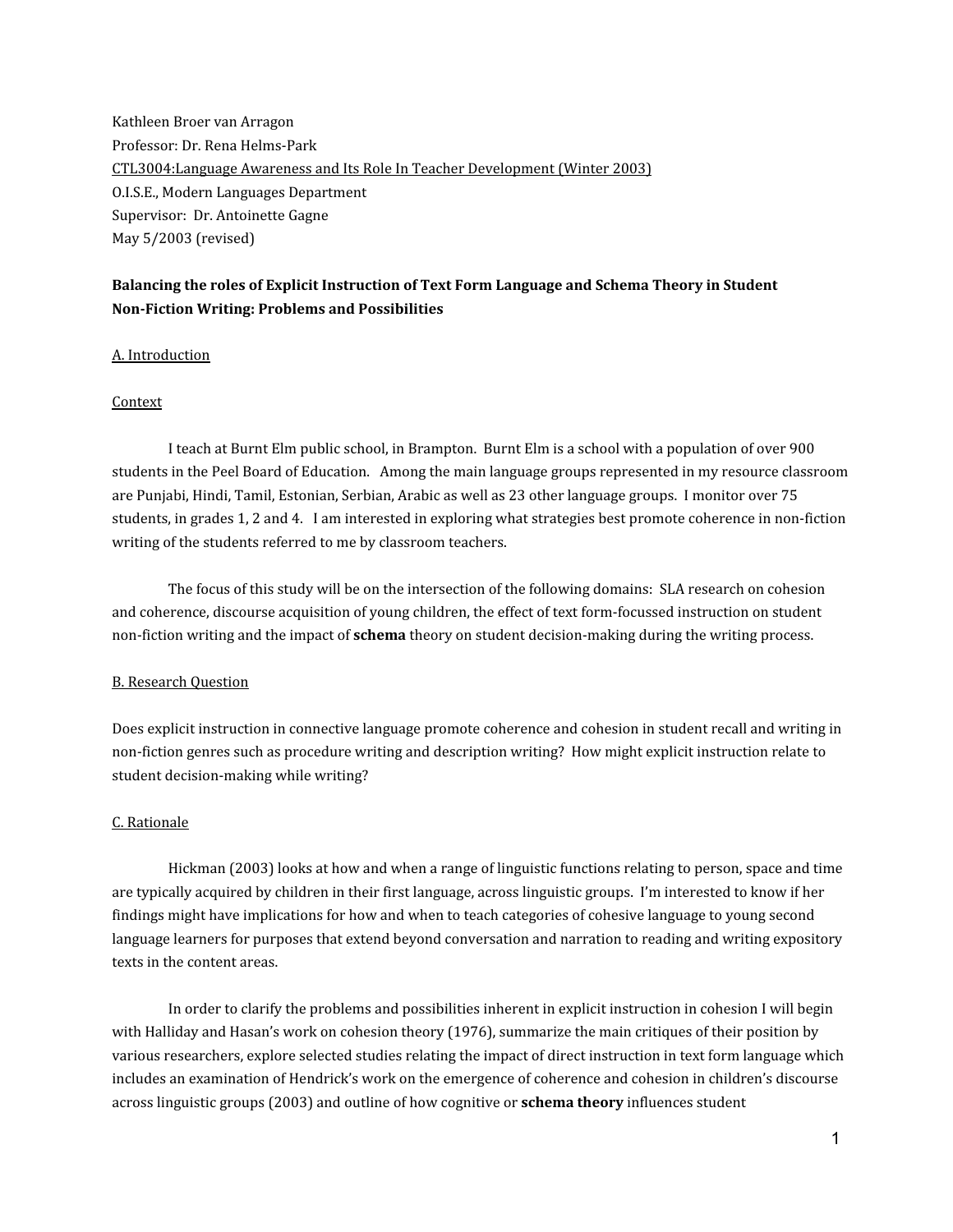decision-making while writing non-fiction texts.

Both resource teachers and classroom teachers in my school experienced professional development in *First Steps*, a curriculum resource that features explicitly taught non-fiction text forms. My study will examine student acquisition of two of these text forms: in particular, *Procedure writing* and *Narrative writing*. In addition to cohesion as a linguistic property, implying one can teach "text grammars" in the same way one would teach sentence grammar.

Halliday and Hasan's taxonomy of various types of cohesive ties include four main groups: 1) **reference,** including antecedent-anaphor relations, the definite article *the,* demonstrative pronouns; 2) **substitution**, including pronoun-like forms such as *one, do, so* and several kinds of *ellipsis.* If substitution is replacing one word with another, ellipsis is the absence of that word, "something left unsaid." While many sentences presuppose some prior knowledge by its audience, ellipsis requires retrieving specific information from preceding information that can be found in the text; 3) **conjunction,** involves words *like, and, but, yet,* and; 4) **lexical cohesion**, which has to do with repeated occurrences of the same or related lexical items. Halliday and Hasan have provided a foundation for subsequent discussion and debate on what makes a text a text, supporting their proposals with a comprehensive list of principles, coding schemes, and sample texts.

Much subsequent research has provided a critique to Halliday and Hasan's cohesion view of textual coherence. Feathers (1981) examines cohesion from the perspective of cohesive ties between propositional units, i.e. meaning-based connections, as opposed to simple application of cohesive language. Feathers' criticism has emerged from **schema theory** research by Bobrow and Norman (1975) which regards cohesion in the light of interaction between text and reader or listener. Schemata are models for generalized concepts underlying objects, situations, events, sequences of events, actions, and sequences of actions. Bobrow and Norman's research suggests that the mind processes information with the use of schema in order to determine which model best fits the incoming information.

Morgan and Sellner (1980) give the strongest critique of Halliday and Hasan's cohesion theory, arguing that inference and not specific cohesive language may give coherence to a text. Morgan and Sellner propose that cohesion is not a linguistic property at all but merely an epiphenomenon of coherence of content. Three empirical studies back up Morgan and Sellner's critique of Halliday and Hasan's cohesion theory:

1. Tierney and Mosenthal (1981), examine the correlation between the proportional use of cohesive ties to holistic coherence rankings given by instructors in their 12th grade composition classes. In student biographies there was a moderate negative correlation of cohesion and coherence ranking. In students' writing on a given theme, there was a strong negative correlation. Tierney and Mosenthal concluded that there was no causal relationship between the number of cohesive ties in a composition and coherence rankings.

2. Freebody and Anderson (1981) found that poverty of vocabulary, and not lack of cohesive devices was the biggest barrier to reading comprehension and, subsequently, writing cohesion.

3. Steffensen (1981) studied the interactive effects of both cohesive ties and cultural background knowledge on readers' processing of short prose texts. Adult subjects were asked to read two texts, one based on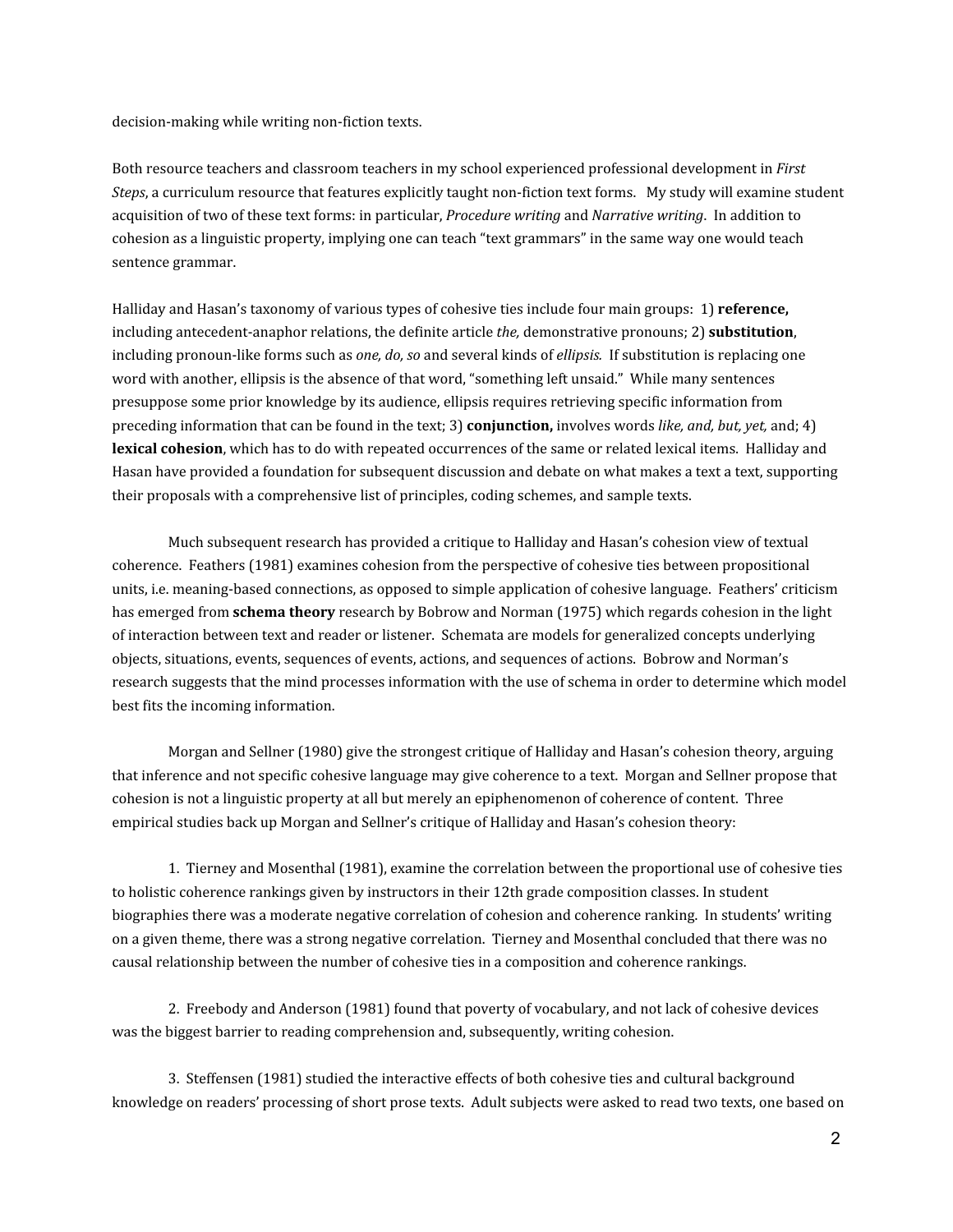their own backgrounds, one based on another culture's. Not surprisingly, she found that when readers could access their cultural background knowledge and apply it to their reading, writing responses to the text were far more coherent.

4. Carrell (1982) reviewed Halliday and Hasan's (1976) cohesion concept as a linguistic property contributing to coherence. She related the criticism of cohesion as a measure of coherence to the teaching of reading and writing in a second language, specifically to English as an Additional Language learners. She emphasized that teaching cohesive ties to promote coherence in ESL student writing has limited value and warned that teachers and researchers should not assume that teaching cohesive ties will be a panacea for writing problems encountered by second language students-problems that are illuminated by schema-theoretical critiques of Halliday and Hasan's cohesion theory.

5. In a later study, Carrell (1985) explored the relationship between explicit teaching on top-level rhetorical organization of texts and college-level ESL students' reading comprehension as measured by quantity of information recalled. Her findings suggested explicit training in text forms facilitates recall of supporting detail as well as of major topics and subtopics. Carrell's (1994) work on awareness of text structure and its impact on recalling information in the text show a relationship between ESL learners' awareness of text structure, measured in two ways (as use and as recognition) and their recall performance with two different types of expository text structures: compare and contrast and descriptions. Her study found differences between two ways of measuring awareness, with the conscious meta-cognitive process of recognition presupposing the subconscious process of use, but not vice-versa. Results also showed that participants in the research who demonstrated awareness of structural aspects of the text through use recalled significantly more about texts they had read, particularly more top-level and high-level idea units, than participants who did not demonstrate such awareness. She concludes that reader-based formal schemata; i.e. awareness of text structure and how it is measured, interact in complex ways with text-based formal schemata ie.e. text structures and organization in second language reading.

6. Jacobs (1990) examines how students aged 10-13 acquire language in the science domain. She argued that unless students make a connection between personal, embedded, familiar language to the disembedded, academic language of scientific argumentation, they will be less likely to acquire the academic language required in the science classroom. She examines how pupils of differing abilities remember and use the structure of hypothesis, materials, procedures, observations and conclusions in their writing.

The difference between students appeared to be their ability to remember top level words (science vocabulary) and to use highly expressive, personalized language to bridge the gap between their own world and the concepts, vocabulary and structures of the world of science. She made a claim that Brinton et als' (1975) iew of the value of the first, personalized language indicates that academic language and the hierarchical structure of expository prose resemble a second language for children in the elementary years. In other words, Jacobs stresses that academic language is different enough from children's personalized language that learning it poses the same challenge to a child as learning a new language, such as French.

Jacobs' (1990) findings suggest that while learning the vocabulary and textual organization of science is important in schools, it requires the use of personalized language and the familiar world as a prerequisite.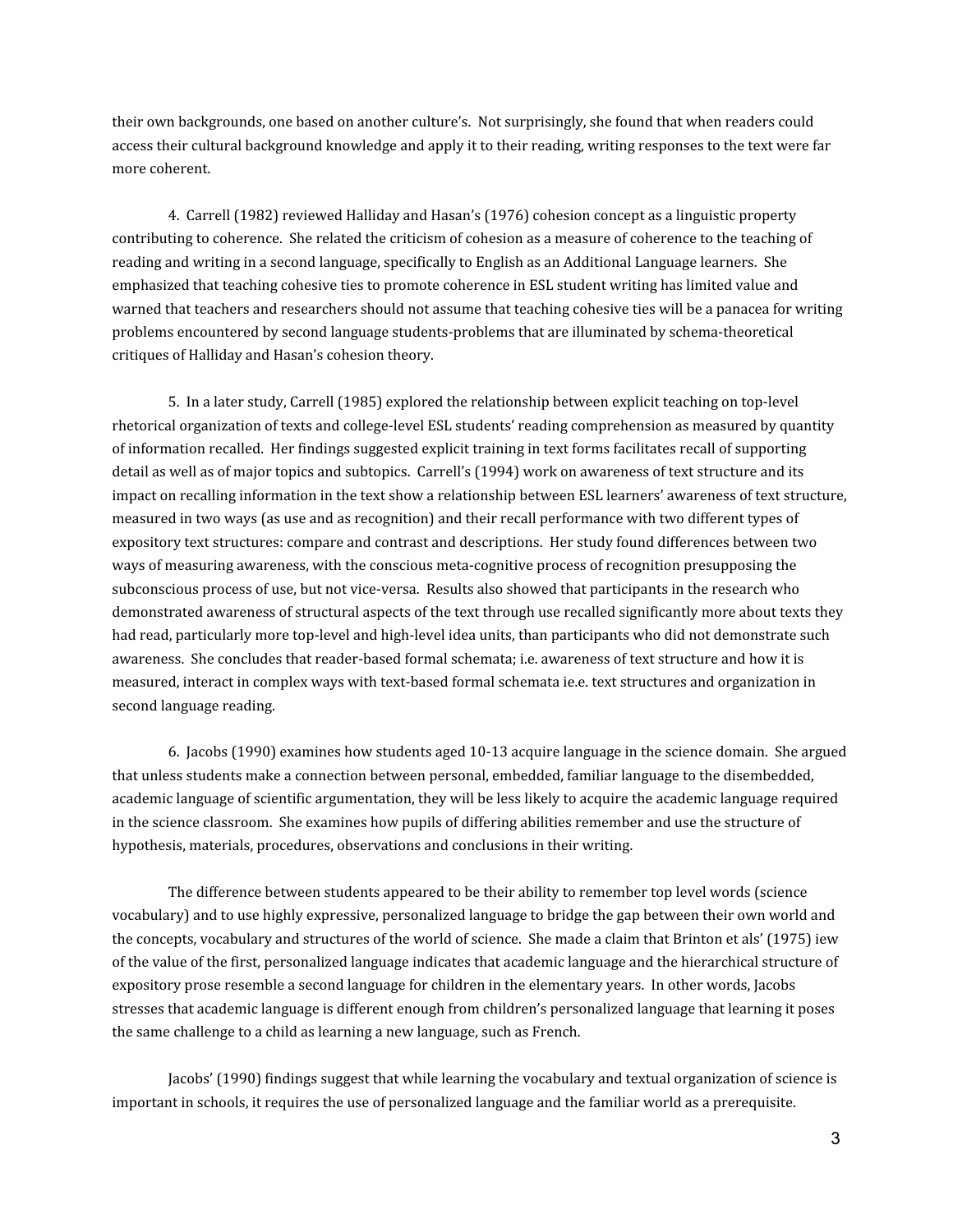In other words, children must embed meaning before dis-embedding can occur. In combination with using familiar language, seeing and touching the object of study makes the topic more real and familiar to the learner; the language provided a holding place for information that the learner can attach to newly introduced science topics and vocabulary. She warns that all too often teachers hurry to teach and measure the second before giving enough time for the first. This hurry hurts ESL students who need more time to make those connections.

Both the Jacbos study and the Carrell study examine how content-based language is acquired by slightly older language learners, touching upon two important and related issues; First, the issue of direct instruction of text form language and its role in connecting "social" language to the more "disembedded" language of science, math, social studies, for greater coherence in second language writing in the content area of science.

Hendrickson's (2003) comprehensive, longitudinal study of children's discourse acquisition across four linguistic groups examines both the discourse-structural aspects of narratives and discourse-cohesive aspects. Discourse structural elements of narratives are the time elements of narration. A child, demonstrating mastery over this level of cohesion, can narrate a story using all the tenses required to clearly relate each event in time. Discourse-cohesive elements in the same narration relate to the words that place each event in a sequence--for example: *so, but, and, first, then, next, after, finally*.

Her main interest is in examining available evidence concerning children's acquisition of the devices necessary for marking information status in discourse, especially the acquisition of spatio-temporal devices. She suggests that discourse-cohesive forms of language occur rather late in a child's development, in a natural progression from earlier deictic uses anchored in the immediate situation. Furthermore, she has found that the complex interplay of syntactic, semantic, and pragmatic functions of these forms is not mastered until much later during the course of development, usually between the ages of 7 to 10 years. This research has implications for when it is possible for young second language learners to acquire specific linguistic devices necessary for the development of coherence and cohesion in certain types of discourse and it underlines the need for makers of standardized tests, such as the EQAO test, to be aware of what spatio-temporal forms are appropriate for the grade 3 test. This research also has implications for whether or not more complex discourse-cohesive forms of language must be taught (and retaught) explicitly, and that many students may not be able to demonstrate them on the grade 6 or grade 9 EQAO test because they are still acquiring those linguistic forms.

#### D. Summary of Findings and Proposals for Further Study

The body of research on cohesion and coherence in second language learner's reading and writing suggest many factors contribute to the development of and interplay between cohesion and coherence; inference, schemata, meaning-based ties between idea units, cultural background and vocabulary all have a role to play in the complex and overlapping relationship between cohesion and coherence.

Almost all of the studies cited here examine the issues of coherence and cohesion in older native or second language learner's reading and writing, with the exception of Hendrick's work on discourse development in young children. Hendricks' research on discourse acquisition of children would suggest that native-speaking children across linguistic groups acquire specific linguistic competencies that lead to discourse coherence between the ages of 7 and 10.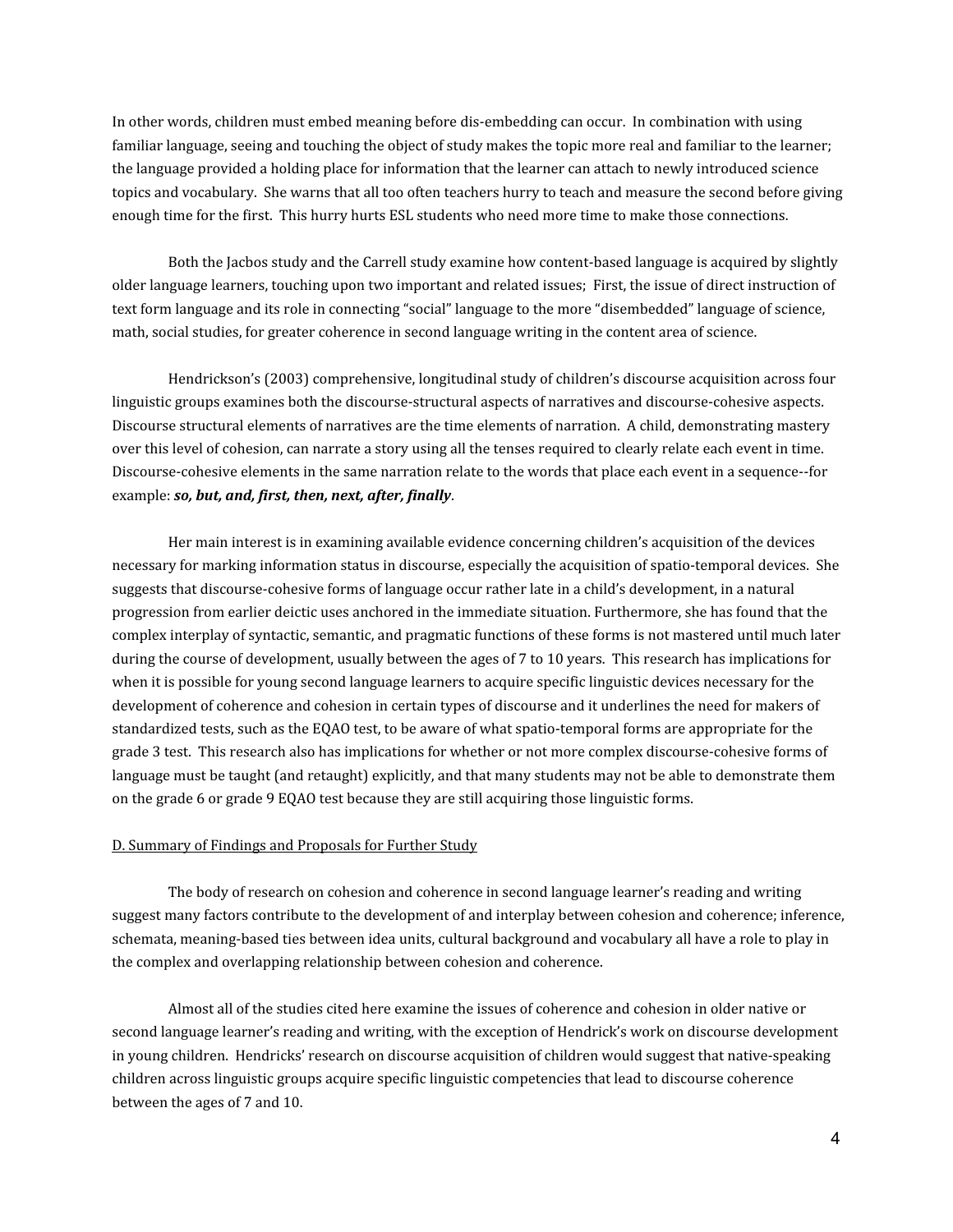Although Carrell suggest that connective language alone is not enough to promote coherence.. In a later study Carrell (1985) explored the relationship between explicit teaching on top-level rhetorical organization of texts and college-level ESL students' reading comprehension as measured by quantity of information recalled. Her findings suggested explicit training in text forms facilitates recall of supporting detail as well as of major topics and subtopics. Carrell's (1994) work on awareness of text structure and its impact on recalling information in the text show a relationship between ESL learners' awareness of text structure, measured in two ways (as use and as recognition) and their recall performance with two different types of expository text structures: *compare and contrast* and *descriptions*. Her study found differences between two ways of measuring awareness, with the conscious meta-cognitive process of recognition presupposing the subconscious process of use, but not vice-versa. Results also showed that participants in the research who demonstrated awareness of structural aspects of the text through use recalled significantly more about texts they had read, particularly more top-level and high-level idea units, than participants who did not demonstrate such awareness. She concludes that reader-based formal schemata; i.e. awareness of text structure and how it is measured, interact in complex ways with text-based formal schemata i.e. text structures and organization in second language reading.

6. Jacobs (1990) examines how students aged 10-13 acquire language in the science domain. She argued that unless students make a connection between personal, embedded, familiar language to the disembedded, academic language of scientific argumentation, they will be less likely to acquire the academic language required in the science classroom. She examines how pupils of differing abilities remember and use the structure of **hypothesis, materials, procedures, observations** and **conclusions** in their writing.

The main difference between students appeared to be their ability to remember top level words (science vocabulary) and to use highly expressive, personalized language to bridge the gap between their own world and the concepts, vocabulary, and structures of the world of science. She made a claim that Brinton et als' (1975) view of the value of the first, personalized language indicates that academic language and the hierarchical structure of expository prose resemble a second language for children in the elementary years. In other words, Jacobs stresses that academic language is different enough from children's personalized language that learning it poses the same challenge to a child as learning a new language, such as French.

Jacobs' (1990) findings suggest that while learning the vocabulary and textual organization of science is important in schools, it requires the use of personalized language and the familiar world as a prerequisite. In other words, children must embed meaning before dis-embedding can occur. In combination with using familiar language, seeing and touching the object of study makes the topic more real and familiar to the learner; the language provided a holding place for information that the learner can attach to newly introduced science concepts and vocabulary. She warns that all too often teacher hurry to teach and measure the second before giving enough time for the first. This hurry hurts ESL students who need more time to make those connections.

Both the Jacobs study and the Carrell study examine how content-based language is acquired by slightly older language learners, touching upon two important and related issues: *First*, the issue of direct instruction of text form language and its role in coherent recall of reading of material by second language learners, and *second*, the role of connecting "social" language to the more "disembedded" language of science, math, social studies for greater coherence in second language writing in the content area of science.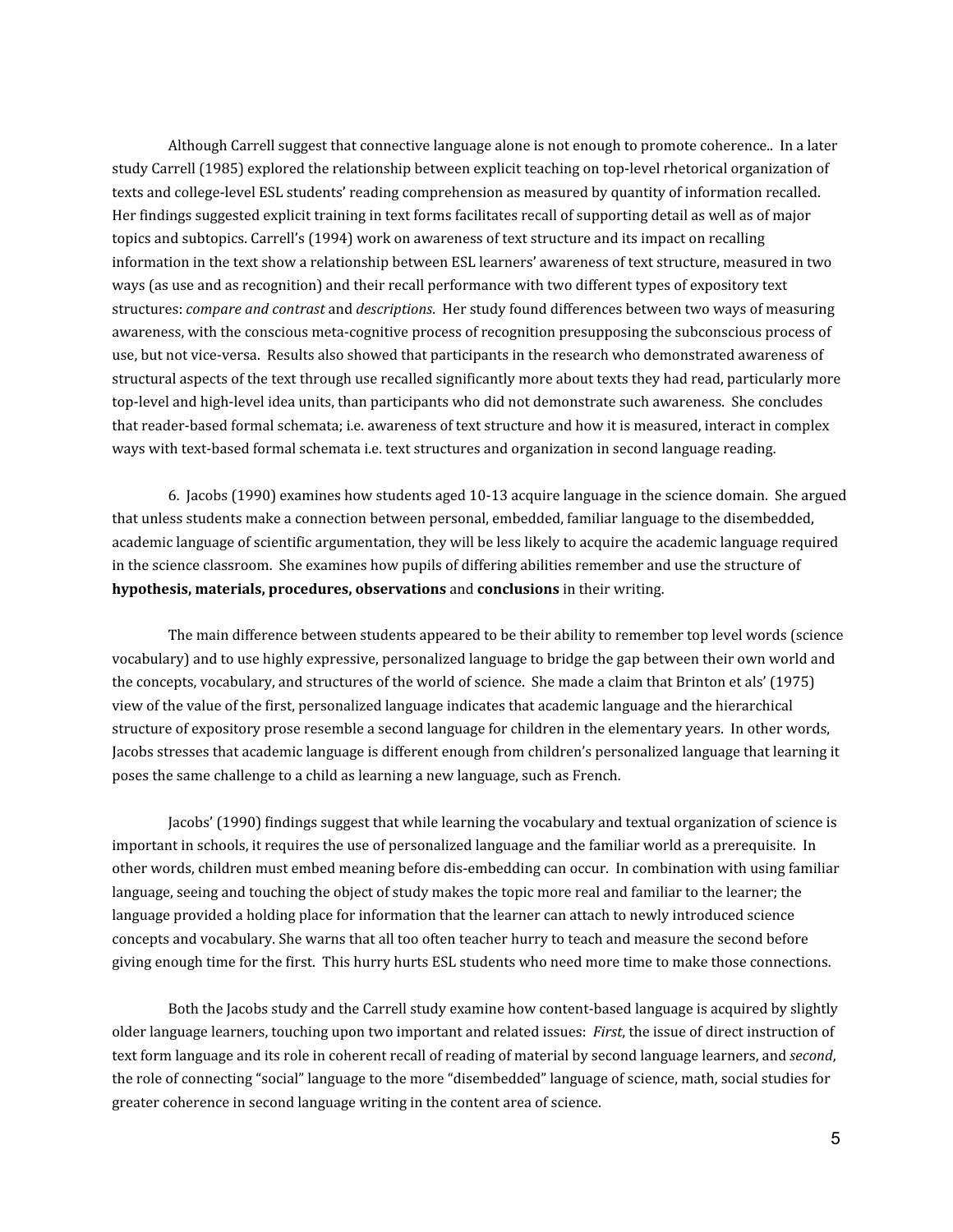Hendrickson's (2003) comprehensive, longitudinal study of children's discourse acquisition across four linguistic groups examines both discourse-structural aspects of narratives and discourse-cohesive aspects. Discourse structural elements of narratives are the time elements of narration. A child, demonstrating mastery over this level of cohesion, can narrate a story using all the tenses required to clearly relate each event in **time**. Discourse-cohesive elements in the same narration relate to the words that **place** each event in a ence in ESL student's writing, I'd like to propose a study that examines why explicit teaching of connective language is still useful in primary and junior ESL reading and writing programs, bearing in mind Hendrick's findings on when children typically acquire specific linguistic forms.

Building on Carrell's 1985 and 1994 studies on explicit instruction on expository text language and its effects on recall, I'd like to design a similar study on the relationship between explicit teaching of expository text form language, reading comprehension in the content areas and coherence in written responses, such as procedure writing responses to math word problems.

#### E. Research Plan

#### Participants and Materials

This study was conducted with a group of over 70 resource students between the ages of 7 and 10. Over 30 language groups are represented in the school population. In January the board sent a professional development team to our staff of almost 30 teachers to deliver a document and a workshop on using text form structure and language across the writing curriculum. This document was based on *First Steps*, a Western Australian Professional Development resource written in 1995 that outlines explicit teaching of text forms in the writing curriculum. As a team of teachers we decided to implement recall and procedure writing before the EQAO's in May.

room. First and second stage English learners were given sentence stems in their notebooks to help prompt them in their writing. In the normal course of my duties, I planned and assessed activities in the resource room. The recall task and identification of text vocabulary and form were part of a normal learning cycle in the resource portable.

## Procedures

*Recalls:* The students were given test booklets containing two passages. Immediately after reading each passage, the students were asked to write down as much as they could remember from the passage, without referring to the passage. The students were also encouraged to use complete sentences, and to use the words in the passage or their own words.

*Awareness Measures*: Two measures will be taken of participants' awareness of text structure. The first, and most widely used measure (Heibert, Engliert and Brennan, 1983); (Richgels, McGee, Lomax and Sheard, 1987), will be a measure of the organization used in the recall. In the second task, demanding greater metacognitive awareness of text structure, grade 2 students were asked to respond to an open-ended question asking, "What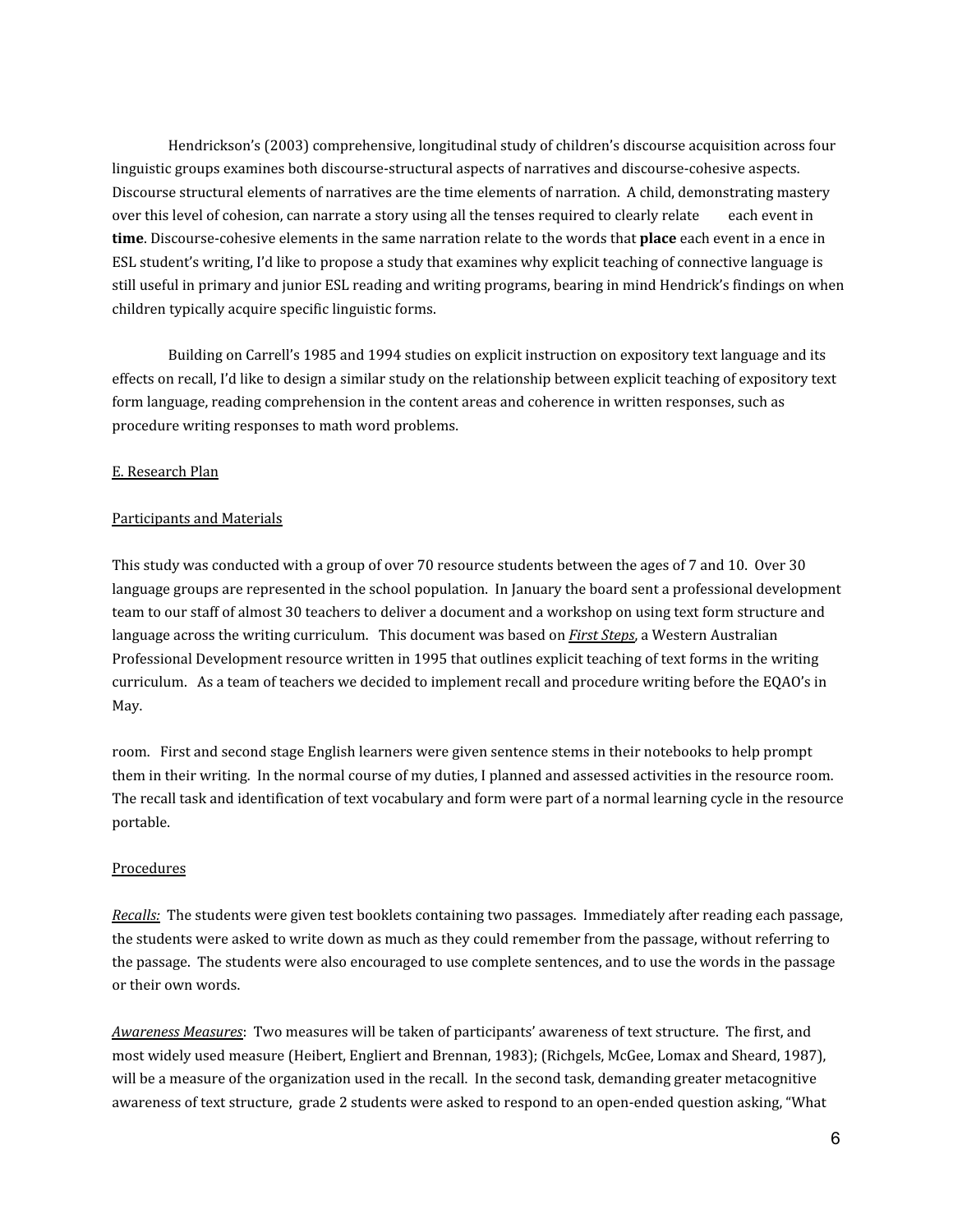plan did the writer use?" For the purposes of making the task more concrete I added the sentences: "Circle the vocabulary words you remember. Tell me what kind of Information text was used." This measure corresponds to the third of Richgels, McGee, Lomax and Sheard's measure of awareness.

## Scoring and Reliabilities, Data Analysis:

*Quantity and Quality of Idea Units Recalled*: Each passage will be analyzed into a set of idea units. Each idea unit will consist of a single clause. These will be determined to be a top, high, mid or low level idea unit, according to the following criteria:

A1. Top-level: represents a student recall of the main

# **4 Kinds of Information Text**

| <b>How to Books</b> (Recount and Procedure)<br>first, then, next, after, finally<br>For example: Describing the life cycle of a Butterfly | <b>Same and Different Chart:</b> (compare and contrast)<br>the same as, different than, and, or<br>How are Dogs and Wolves the same or different? |
|-------------------------------------------------------------------------------------------------------------------------------------------|---------------------------------------------------------------------------------------------------------------------------------------------------|
| <b>Reports</b> ( <i>Descriptive</i> )<br>in, out, beside, above, below, next to, in front,<br><b>behind</b>                               | <b>Opinion Letters</b> ( <i>Persuasion</i> )<br>agree, disagree, for example, in conclusion                                                       |
| Draw a cartoon, make a report                                                                                                             | Should we be able to chew Bubble Gum?                                                                                                             |

## The Recall Passage:

This is how you make a peanut butter and jelly sandwich. You need a knife, a container of a jar of peanut butter, a jar of jelly and a cutting board. First, you take two slices of bread from the bag. Second, you open the jar of peanut butter. Take your knife and dip it into the jar. Spread the peanut butter. Then, open the jar of jelly. Dip your knife into the jar and spread it onto the slices of bread. After that, take both slices and put them together. *Finally, eat the sandwich! (11 photos accompany this recall).*

Should we be able to wear hats in school every day? Yes! My friends agree with me. Hats keep our heads warm. Wearing hats make us feel special. My teachers disagree with me. They say students don't pay attention when they wear hats. Hats are distracting. In conclusion, I think we should wear hats on special days, only. (8 photos *accompany this recall)*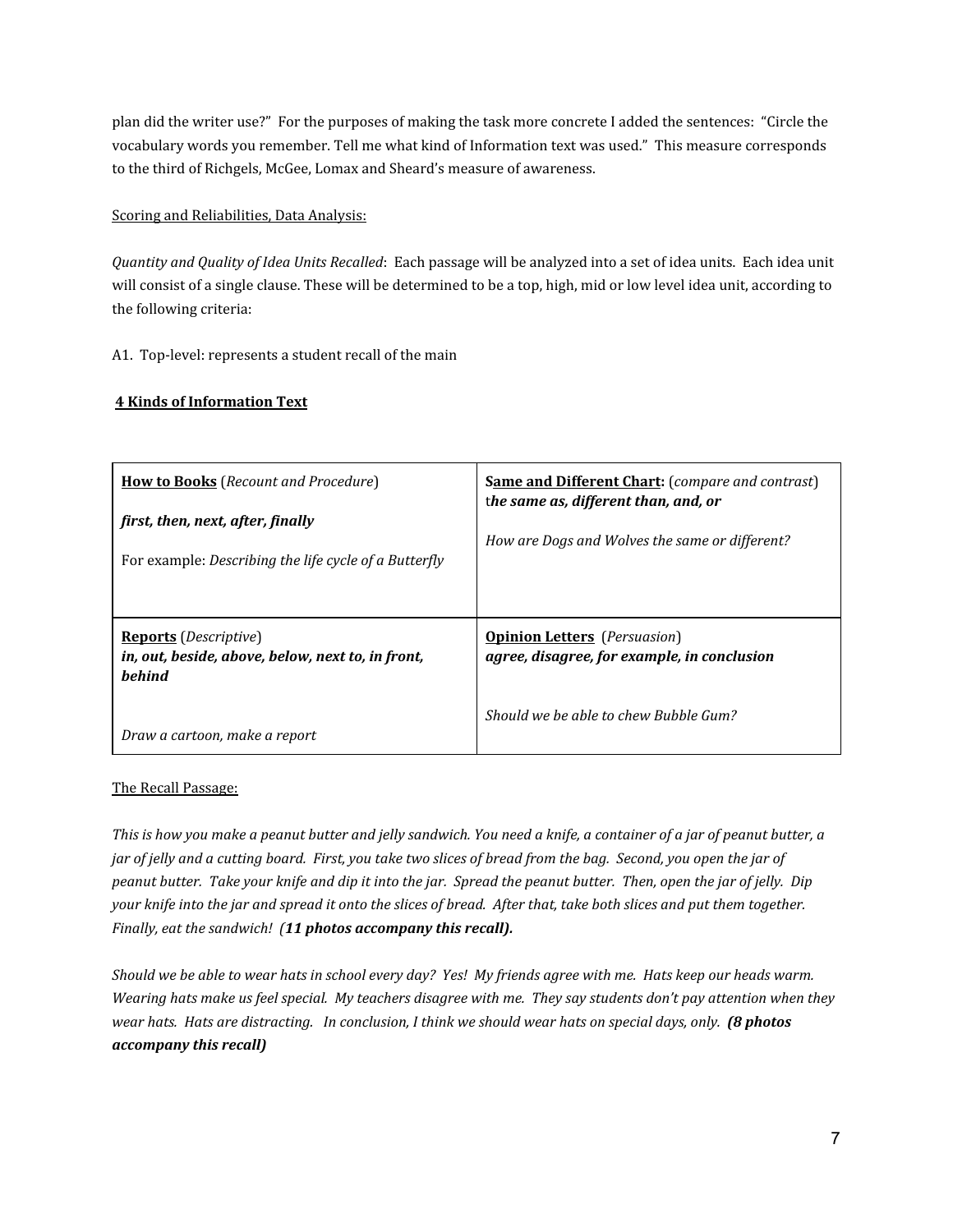The results of the recall and the text vocabulary tasks were as follows:

## Profile of the resource ESL student sample:

| Stage 2<br>Stage 1                                                                             | Stage 3                                                                                     | Stage 4                                                                                                                |  |
|------------------------------------------------------------------------------------------------|---------------------------------------------------------------------------------------------|------------------------------------------------------------------------------------------------------------------------|--|
| 4 out of 30 students                                                                           | 11 out of 30 students                                                                       | 15 out of 30 students                                                                                                  |  |
| oral and listening skills<br>in English developing<br>reading or writing<br>skills are minimal | oral, listening skills are<br>at the basic level,<br>reading and writing<br>skills emerging | oral, listening skills in<br><b>English are nearing</b><br>fluency and reading<br>and writing skills are<br>developing |  |

| Top                                                      | High | Mid                                                         | Low                                                            |                                     |
|----------------------------------------------------------|------|-------------------------------------------------------------|----------------------------------------------------------------|-------------------------------------|
| 7 out of 30 students                                     |      | 8 out of 30 students                                        | 10 out of 30 students                                          | 5 out of 30 students                |
| could identify<br>vocabulary and text<br>form accurately |      | could identify<br>vocabulary and text<br>form in most cases | could identify<br>vocabulary and text<br>forms moderately well | could identify little<br>vocabulary |

## Assessment

I saw my grade 2 resource students 2 times per 6 day cycle, for a 40 minute period each. As an ESL resource teacher, it was my role to support students in their vocabulary development and assist them with their classroom reading and writing assignments. My role was to be a resource and a support to my students' language development and to develop awareness amongst classroom teachers about the 4 stages of language acquisition they would see in the English language learners in the classroom. I advised classroom teachers on the stages the ESL student was speaking, listening, reading and writing in English.

My findings point to the difficulty that stage 1 students experience in acquiring basic, functional English. For stage 1 students, the challenge of learning text form vocabulary is extremely challenging. To support this task I used diagrams, pictures and sentence stems to prompt writing tasks. Teaching all text form vocabulary and structures each year does benefit students in their writing tasks in the long run, especially when students feel welcomed and comfortable in the classroom and have mastered basic oral and listening skills in English.

My study concludes with data from the EQAO scores for grade 2 students in 2003 who took the EQAO the following year in 2004 because the test required both procedural and descriptive writing forms in the **reading** (descriptive), **writing** (descriptive) and **math** (procedural) sections of the test. Burnt Elm Public School Grade 2 students' EQAO scores in the grade 3 EQAO test, 2004 were: *Reading: 83% Writing: 73% Math: 83%*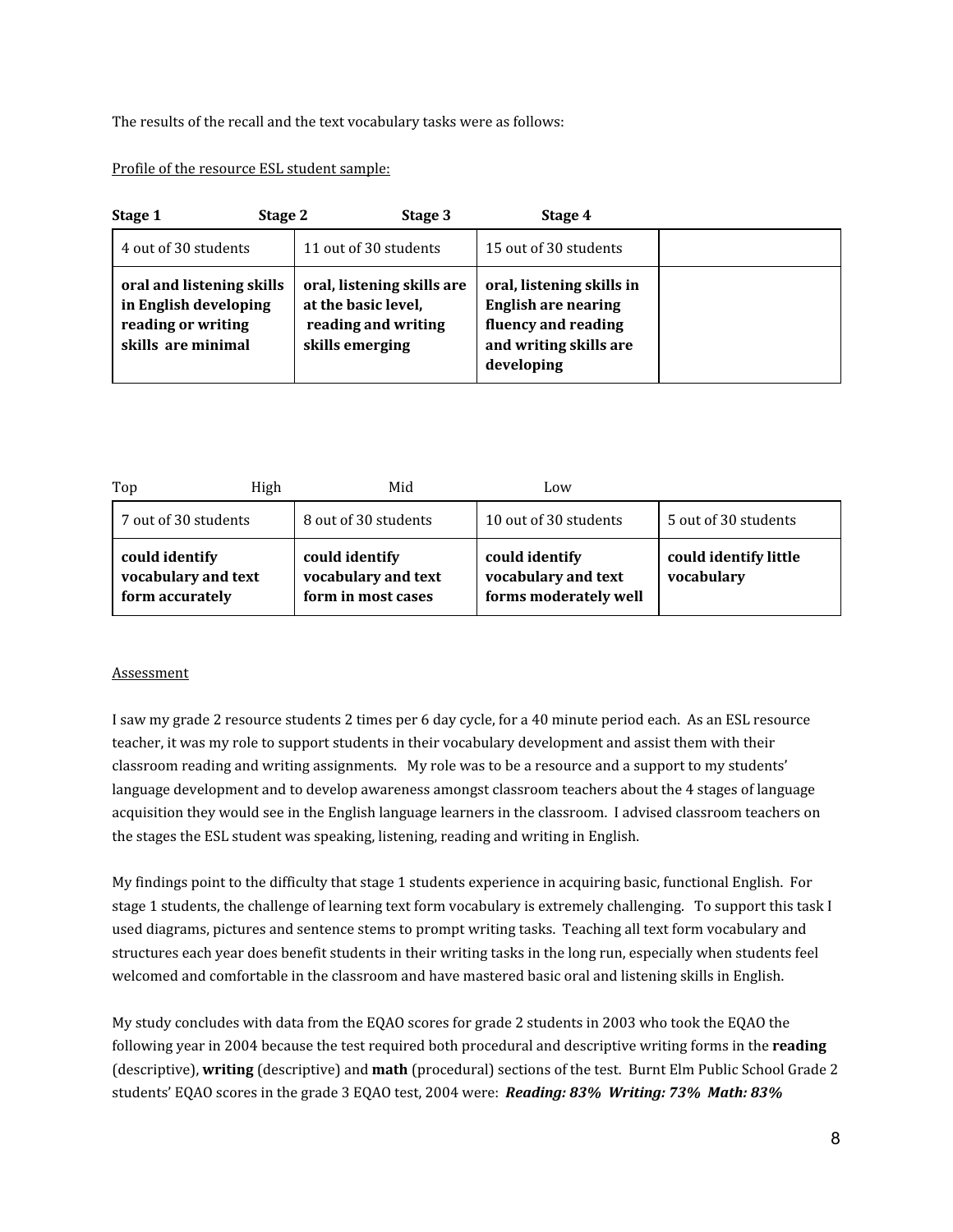*reaching level 3 or 4.* These results speak to the success of long-term development in writing using a curriculum that emphasizes text form-focussed writing. These results also speak to a successful team effort on the part of administration, resource staff and classroom teachers.

#### D. References

Bamberg, B. (1984). Assessing coherence: A re-analysis of essays written for the National Assessment of Educational Progress, 1969-1979. *Research in the Teaching of English,* 18: 305-319.

D. Bobrow and D. Norman (1975). *Some Principles of Memory Schemata.* In Representation and Understanding. New York: Academic Press.

Bos, C.S. (1991). Reading-writing connections: Using literature as a zone of proximal development for writing. *Learning Disabilities Research and Practice 6 (4): 251-256.*

Brinton, D., Snow, M., and Wesche, M. (1989). Content-based Second Language Instruction. New York; Newbury-Research Quarterly 18/3: 277-94.

Canale, M. and Swain, M. (1980). Theoretical bases of Communicative Approaches to Second Language Teaching and Testing. Applied Linguistics, 1, pp., 1-47.

Carrell, P. (1982). 'Cohesion is Not Coherence.' TESOL Quarterly, 16/4. 479-488.

Carrell, P. (1984). The Effects of Rhetorical Organization on ESL Readers. TESOL Quarterly, 18, 3, pp. 441-469.

Carrell, P. (1994). Awareness of Text Structure: Effects on Recall. In a. H. Cumming, Ed, Bilingual Performance in Reading and Writing. Research Club In Language Learning, OISE.

Feathers, K. (1981).*Text unity: A semantic perspective on mapping cohesion and coherence*. Indiana University.

Barnes, Barrs, et al, 1995. First Steps into Literacy: A Support Document for Literacy. Education Department of Western Australia; Halliday, Holdaway; New York, NY: John Wiley & Sons, Inc.

Freebody, P and Anderson. (1981). Vocabulary knowledge. In J. Guthrie (ed.), Comprehension and Teaching: Research Reviews (pp. 77-117). Newark, DE: International Reading Association.

Halliday, M., and Hasan, R. (1976). Cohesion in English. London: Longman Group Ltd.

Heibert and als. (1983) Using Video Surveys to Compare Classrooms and Teaching Across Cultures: Examples and Lessons From the TIMSS Video Studies